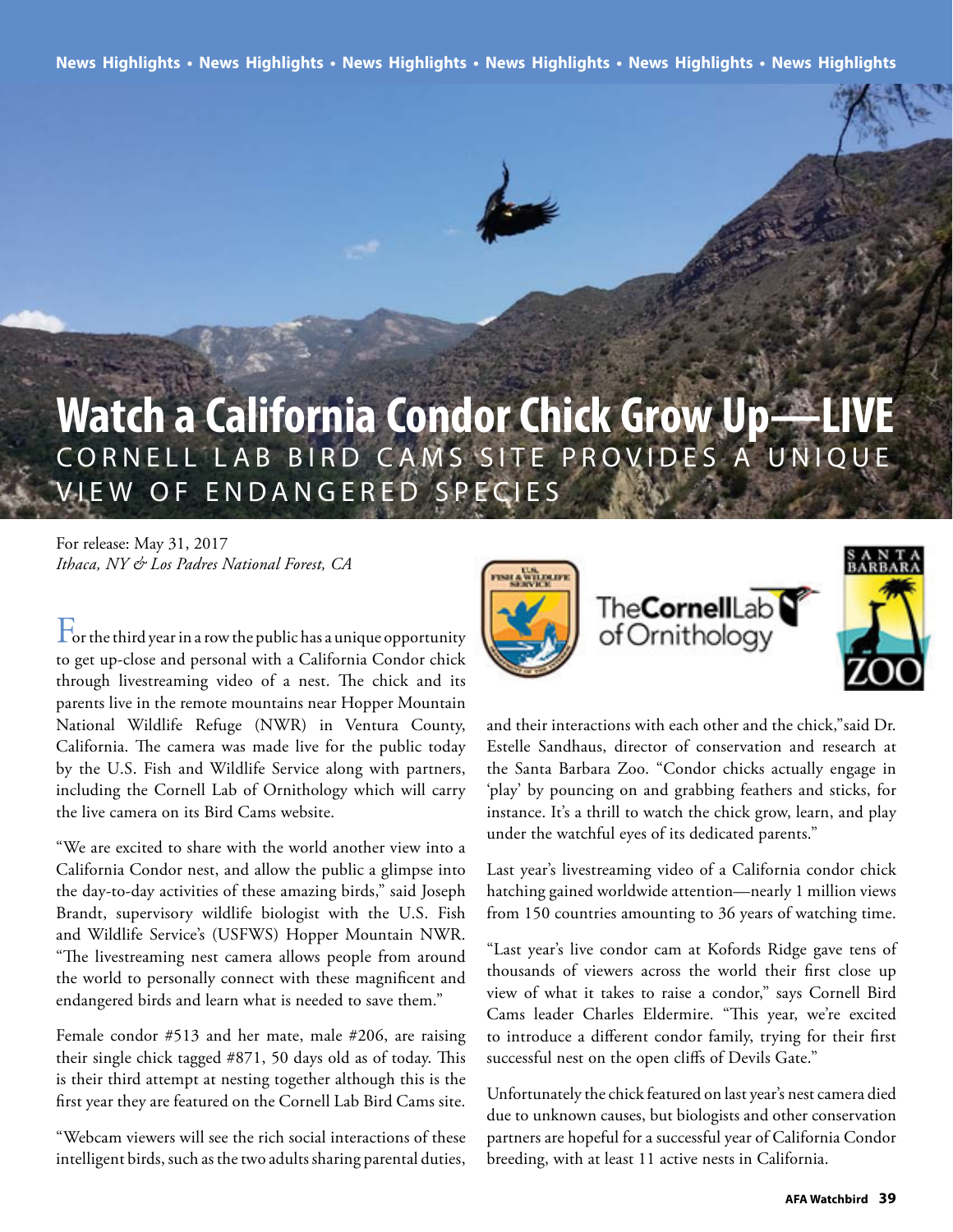**News Highlights • News Highlights • News Highlights • News Highlights • News Highlights • News Highlights** 







"Where the Smartest Parrots around Shop" 826 McGlathery Lane SE - Decatur, Alabama - 256-341-0484

www.CalypsoParrot.com - www.GourmetParrot.com www.NatureChest.com



**Previous page: California condor #206.** Photo by Joseph Brandt/ USFWS. **Above: The California Condor chick is gaining size and strength with each passing day; still shots pulled from the nest camera video.** 

The number of California Condors dropped dramatically in the mid-20th century, leading the USFWS to designate the species as endangered under the Endangered Species Act. By 1987 there were only 22 of the iconic birds left in the wild. Today there are approximately 276 California Condors living in the wild, with another 200 in captive breeding populations. The birds do still face threats to their existence, with lead poisoning as the leading cause of wild California Condor deaths. California Condors, and their chicks, ingest the lead after feeding on carcasses of animals shot with lead bullets.

Another threat specifc to condor nests is "micro trash." Micro trash are small coin-sized trash items such as nuts, bolts, washers, copper wire, plastic, bottle caps, glass, and spent ammunition cartridges. Condor parents collect these items and feed them to their chick which can cause serious problems with the chick's development. Although it is not completely understood why this occurs, many biologists believe that the condor parents mistake these items for pieces of bone and shell which provide a source of calcium if fed to the chick.

"Nest cameras like this one were frst used as a management tool to help biologists monitor the nests for problems, such as lead poising and micro trash ingestion, so that we could intervene on behalf of the chicks if needed," said Brandt. "After watching the footage we realized that it was also an incredible opportunity to show the world just how caring and attentive condor parents can be, not to mention the comical behaviors of the chicks."

Conservation efforts toward the recovery of the California Condor are achieved thanks to partnerships among federal, state and private agencies. The Hopper Mountain NWR nest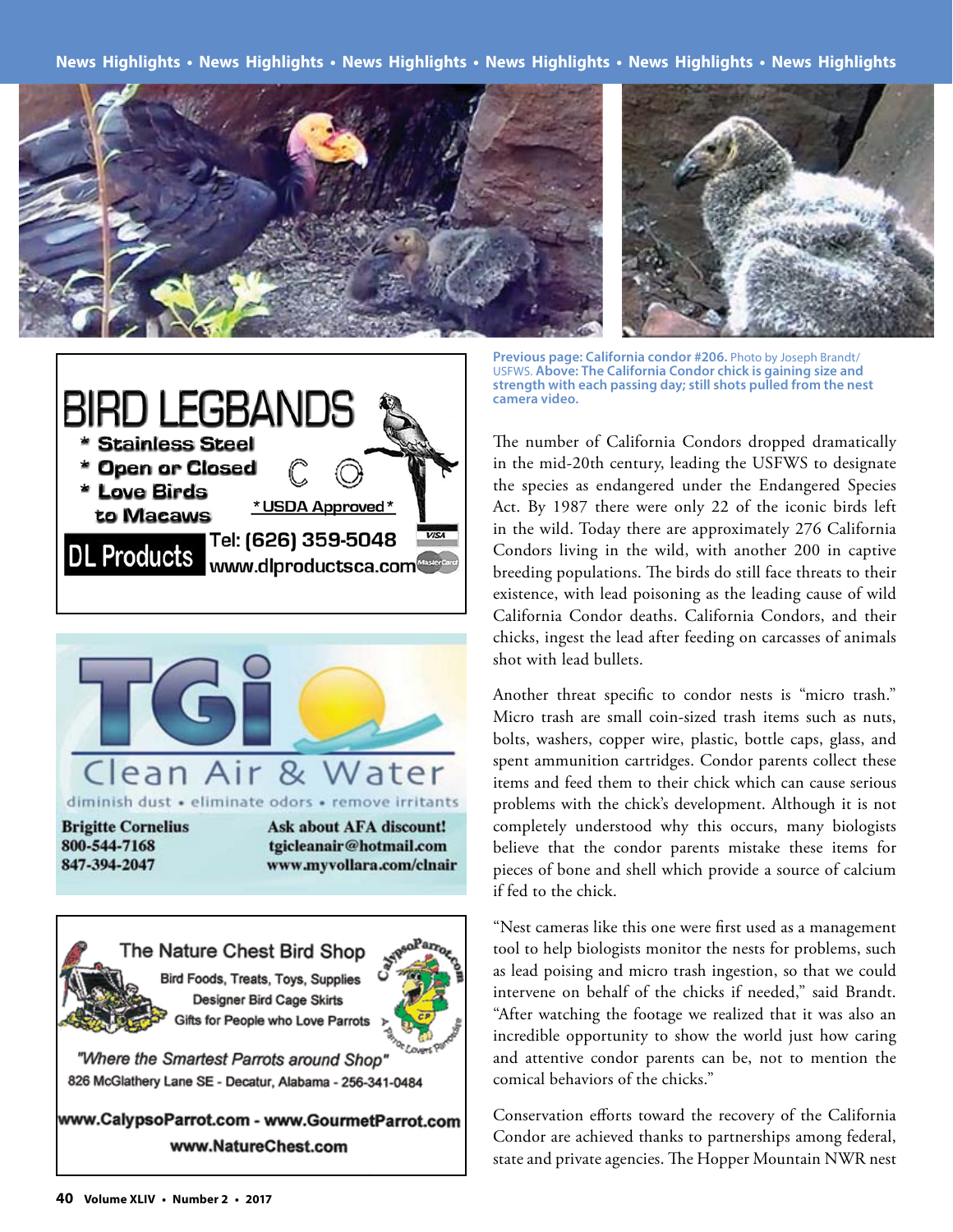

camera is made possible through the fnancial and technical support of the U.S. Fish and Wildlife Service, Santa Barbara Zoo, Cornell Lab of Ornithology, the Western Foundation of Vertebrate Zoology, Disney Worldwide Conservation Fund, and Friends of California Condors Wild and Free.

For answers to commonly asked questions about the California Condor nest camera, the chick, and its parents visit *www.allaboutbirds.org/bird-cams-faq-california-condor-nest/*  or *www.fws.gov/cno/es/CalCondor/CondorCam.html.* 

#### Media Contacts:

Joseph Brandt, Hopper Mountain National Wildlife Refuge, USFWS, (805) 644-5185 ext. 284 or (805) 451-0614 (Pacifc Time)

Estelle Sandhaus, Santa Barbara Zoo, (805) 962-5339 ext. 192 (Pacifc Time)

Pat Leonard, Cornell Lab of Ornithology (607) 254-2137, pel27@cornell.edu (Eastern Time)

**Left: California condors #513 and #206.** Photo by Stephanie Herrera/ USFWS Intern.

The Cornell Lab of Ornithology is a membership institution dedicated to interpreting and conserving the earth's biological diversity through research, education, and citizen science focused on birds. Visit the Cornell Lab's website at *birds.cornell.edu*.

The National Wildlife Refuge System, within the U.S. Fish and Wildlife Service, manages a national network of lands and waters set aside to conserve America's fsh, wildlife, and plants. The Hopper Mountain NWR Complex manages four National Wildlife Refuges, and is headquartered in Ventura, California. It serves as the lead office for the California Condor Recovery Program.

Known as one of the world's most beautiful zoos, the Santa Barbara Zoo is located on 30 acres of botanic gardens and is home to more than 500 individual animals in open, naturalistic habitats. It is accredited by the Association of Zoos & Aquariums (AZA), representing the highest level of animal care, and participates in AZA cooperative programs for endangered species including Asian elephant, California condor, Channel Island fox, and Western lowland gorilla, among others. The Santa Barbara Zoo is the region's top paid visitor attraction, attracting nearly 500,000 guests yearly, and has more than 13,000 members. Visit *www.sbzoo.org*.

Our mailing address is: Cornell Lab of Ornithology 159 Sapsucker Woods Rd Ithaca, NY 14850



# **bk BirdKeeper**

#### **Colourful and Informative Books and DVDs**

on All Aspects of Pet and Aviary Bird Care, Management, Breeding and Health



**Subscribe Now! Available in Print or Digital Format** As Single Issues or Subscription Join Our Newsletter for Specials and New Releases at www.birdkeeper.com.au